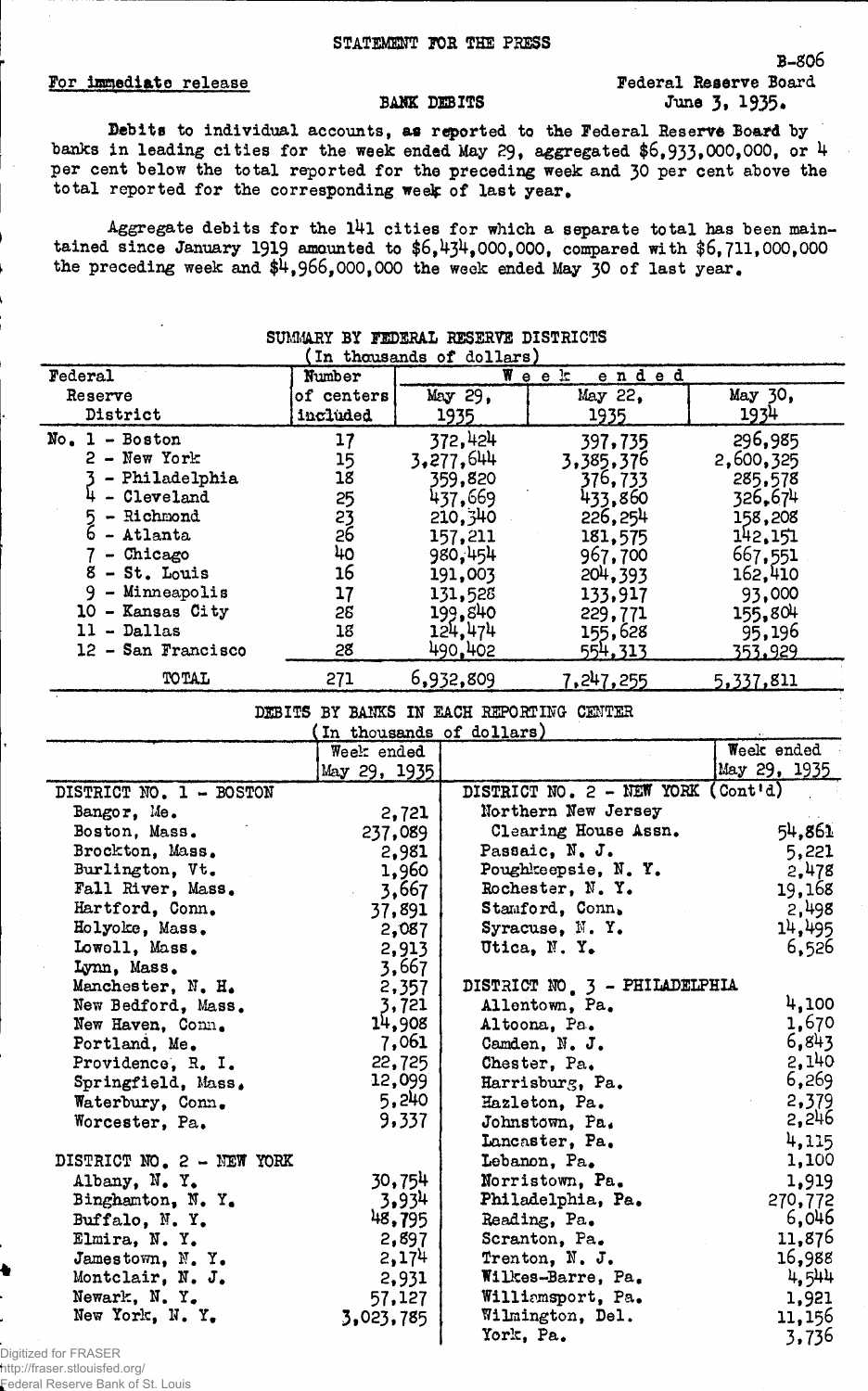|  |  |  | DEBITS BY BANKS IN EACH REPORTING CENTER |
|--|--|--|------------------------------------------|
|  |  |  |                                          |

| B-806a<br>(In thousands of dollars) |              |                                   |                    |  |  |  |
|-------------------------------------|--------------|-----------------------------------|--------------------|--|--|--|
|                                     | Week ended   |                                   | Week ended         |  |  |  |
|                                     | May 29, 1935 |                                   | May 29, 1935       |  |  |  |
| DISTRICT NO. 4 - CLEVELAND          |              | DISTRICT NO, 6 - ATLANTA (Cont'd) |                    |  |  |  |
| Akron, Ohio                         | 11,405       | Elberton, Ga.                     | 176                |  |  |  |
| Butler, Pa.                         | 1,419        | Hattiesburg, Miss.                | 724                |  |  |  |
| Canton, Ohio                        | 6,318        | Jackson, Miss.                    | 4,711              |  |  |  |
| Cincinnati, Ohio                    | 55,442       | Jacksonville, Fla.                | 12,463             |  |  |  |
| Cleveland, Ohio                     | 108,973      | Knoxville, Tenn.                  | 4,916              |  |  |  |
| Columbus, Ohio                      | 30,058       | Macon, Ga.                        | 2,095              |  |  |  |
| Dayton, Ohio                        | 8,685        | Meridian, Miss.                   | 1,492              |  |  |  |
|                                     |              | Miami, Fla.                       | 5,337              |  |  |  |
| Erie, Pa.                           | 4,464        |                                   |                    |  |  |  |
| Franklin, Pa.                       | 564          | Mobile, Ala.                      | 5,273              |  |  |  |
| Greensburg, Pa.                     | 1,121        | Montgomery, Ala.                  | 4,367              |  |  |  |
| Hamilton, Ohio                      | 1,755        | Nashville, Tenn.                  | 15,282             |  |  |  |
| Homestead, Pa.                      | 494          | Newnan, Ga.                       | 280                |  |  |  |
| Lexington, Ky.                      | 3,086        | New Orleans, La.                  | 35.37 <sup>4</sup> |  |  |  |
| Lima, Ohio                          | 1,776        | Pensacola, Fla.                   | 1,257              |  |  |  |
| Lorain, Ohio                        | 728          | Savannah, Ga.                     | 5,775              |  |  |  |
| Middletown, Ohio                    | 1,786        | Tampa, Fla.                       | 4,306              |  |  |  |
| Oil City, Pa.                       | 1,977        | Valdosta, Ga.                     | 547                |  |  |  |
| Pittsburgh, Pa.                     | 155,926      | Vicksburg, Miss.                  | 1,107              |  |  |  |
| Springfield, Ohio                   | 2,975        |                                   |                    |  |  |  |
| Steubenville, Ohio                  | 1,480        | DISTRICT NO. 7 - CHICAGO          |                    |  |  |  |
| Toledo, Ohio                        | 19,254       | Adrian, Mich.                     | 577                |  |  |  |
| Warren, Ohio                        | 1,693        | Aurora, Ill.                      | 1,860              |  |  |  |
| Wheeling, W. Va.                    | 5,203        | Battle Creek, Mich.               | 2,519              |  |  |  |
| Youngstown, Ohio                    | 9,459        | Bay City, Mich.                   | 1,729              |  |  |  |
| Zanesville, Ohio                    | 1,628        | Bloomington, Ill.                 | 2,003              |  |  |  |
|                                     |              | Cedar Rapids, Iowa                | 4,749              |  |  |  |
| DISTRICT NO. 5 - RICHMOND           |              | Champaign-Urbana, Ill.            | 1,711              |  |  |  |
| Asheville, N. C.                    | 2,156        | Chicago, Ill.                     | 568,505            |  |  |  |
| Baltimore, Md.                      | 62,243       | Climton, Ohio                     | 1,099              |  |  |  |
| Charleston, S. C.                   | 3,099        | Danville, Ill.                    | 2,153              |  |  |  |
| Charleston, W. Va.                  | 9,826        | Davenport, Iowa                   | 3,645              |  |  |  |
| Charlotte, N.C.                     | 10,188       | Decatur, Ill.                     | 2,901              |  |  |  |
| Columbia, S. C.                     | 4,422        | Des Moines, Iowa                  | 19,874             |  |  |  |
| Cumberland, Md.                     | 1,392        | Detroit, Mich.                    | 196,870            |  |  |  |
| Danville, Va.                       | 1,242        | Dubuque, Iowa                     | 2,072              |  |  |  |
|                                     | 5,113        |                                   | 1,468              |  |  |  |
| Durham, N.C.                        |              | Elgin, Ill.                       | 4,682              |  |  |  |
| Greensboro, N. C.                   | 2,817        | Flint, Mich.                      |                    |  |  |  |
| Greenville, S.C.                    | 2,570        | Fort Wayne, Ind.                  | 5,735              |  |  |  |
| Hagerstown, Md.                     | 1,342        | Gary, Ind.                        | 2,385              |  |  |  |
| Huntington, W. Va.                  | 2,621        | Grand Rapids, Mich.               | 9,209              |  |  |  |
| Lynchburg, Va.                      | 2,500        | Green Bay, Wis.                   | 2,479              |  |  |  |
| Newport News, Va.                   | 1,826        | Hammond, Ind.                     | 815                |  |  |  |
| Norfolk, Va.                        | 10,915       | Indianapolis, Ind.                | 31,781             |  |  |  |
| Portsmouth, Va.                     | 746          | Jackson, Mich.                    | 2,613              |  |  |  |
| Raleigh, N. C.                      | 4,804        | Kalamazoo, Mich.                  | 3,375              |  |  |  |
| Richmond, Va.                       | 26,265       | Lansing, Mich.                    | 4,363              |  |  |  |
| Roanoke, Va.                        | 4,091        | Manitowoc, Wis.                   | 1,170              |  |  |  |
| Washington, D. C.                   | 42,382       | Mason City, Iowa                  | 1,786              |  |  |  |
| Wilmington, H. C.                   | 1,804        | Milwaukee, Wis.                   | 50,904             |  |  |  |
| Winston-Salem, N. C.                | 5,976        | Moline, Ill.                      | 1,112              |  |  |  |
|                                     |              | Muscatine, Iowa                   | 500                |  |  |  |
| DISTRICT NO. 6 - ATLANTA            |              | Oshkosh, Wis.                     | 1,589              |  |  |  |
| Albany, Ga.                         | 517          | Peoria, Ill.                      | 9,097              |  |  |  |
| Atlanta, Ga.                        | 27,583       | Rockford, Ill.                    | 3,721              |  |  |  |
| Augusta, Ga.                        | 3,074        | Saginaw, Mich.                    | 3,466              |  |  |  |
| Birmingham, Ala.                    | 12,175       | Sheboygan, Wis.                   | 2,286              |  |  |  |
| Brunswick, Ga.                      | 361          | Sioux City, Iowa                  | 7,761              |  |  |  |
| Chattanooga, Tenn.                  | 5,781        | South Bend, Ind.                  | 6,269              |  |  |  |
| Columbus, Ga.                       | 1,884        | Springfield, Ill.                 | 4,425              |  |  |  |
| Dothan, Ala.                        | 354          | Terre Haute, Ind.                 | 3,809              |  |  |  |
|                                     |              | Waterloo, Iowa                    | 2,855              |  |  |  |

 $\sim$ 

Digitized for FRASER http://fraser.stlouisfed.org/ Federal Reserve Bank of St. Louis